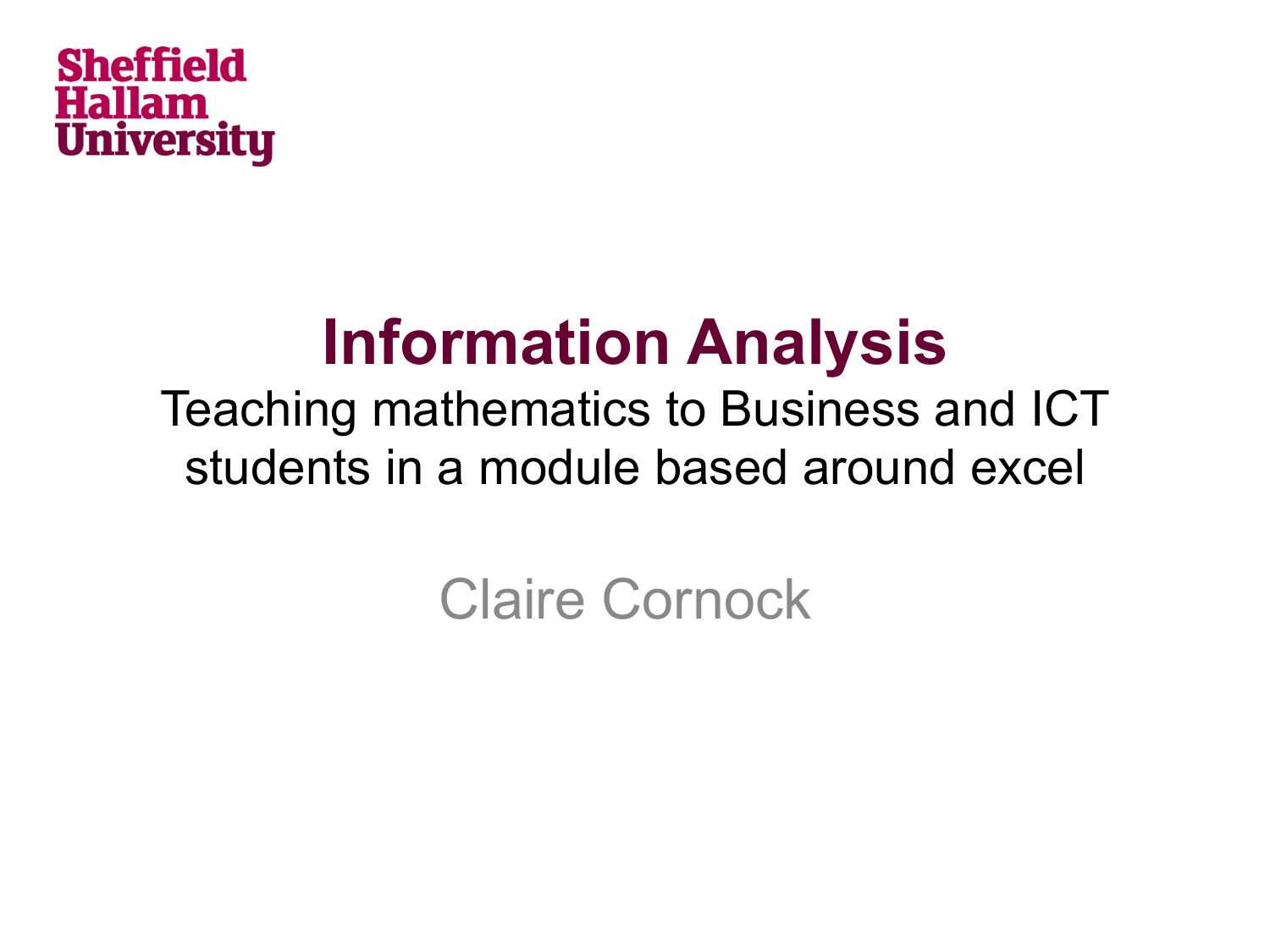### **Background**

- Service teaching module
- Business and ICT first year students
- 80-100 students each year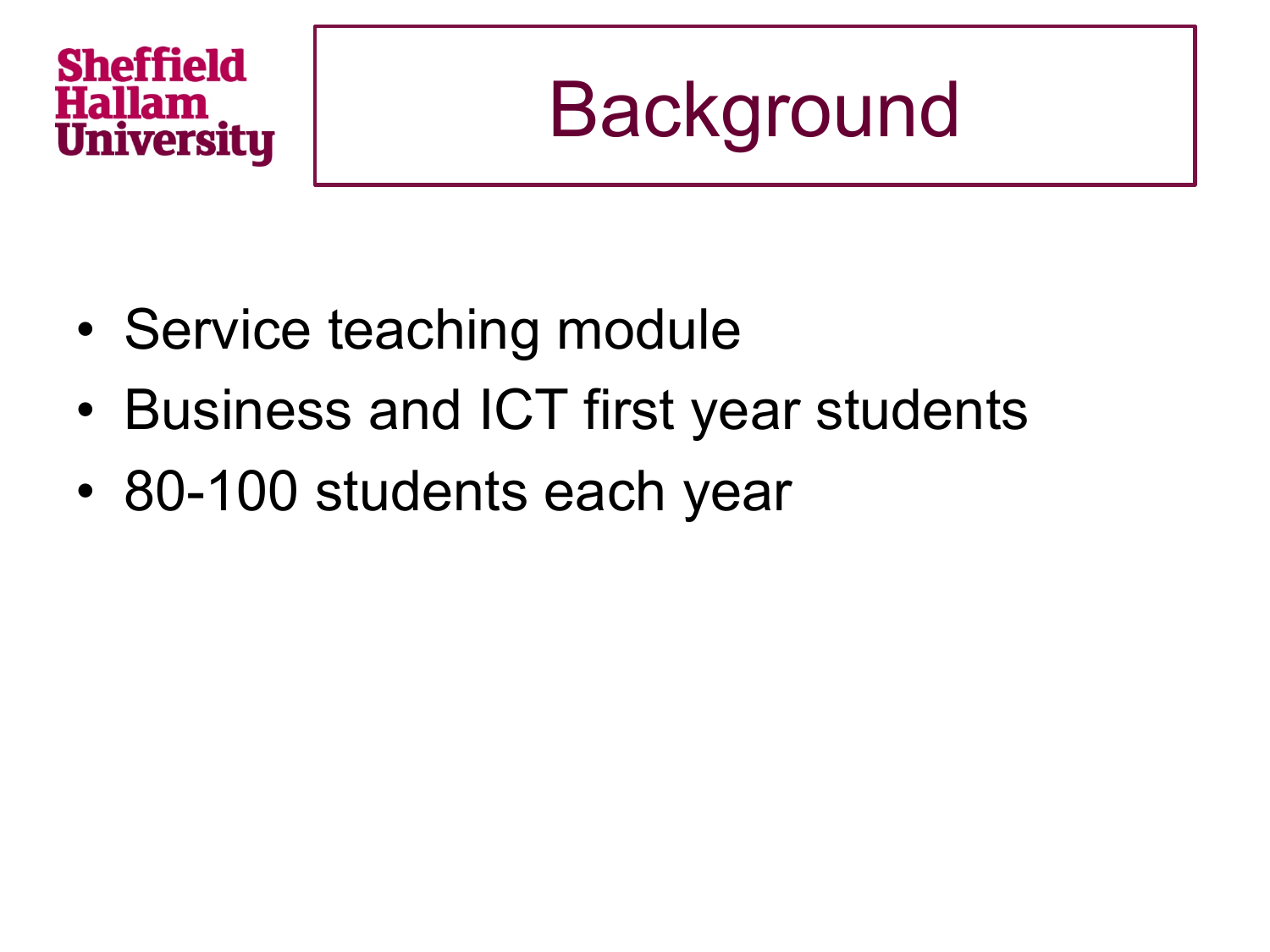### Assessment

Reflection and feedback

- "*I found the feedback forms very useful as I could reflect on [them]".*
- *"I applied the feedback into the next assignments, reducing the amount of problems in my work*"
- "*[helped] me to improve on the next [assignment]".*
- "*I intend to use feedback more productively, which will help me to achieve the best of my ability*"
- "*I intend to use feedback effectively in the future also because it is evident that it has benefited my work progression in this module*".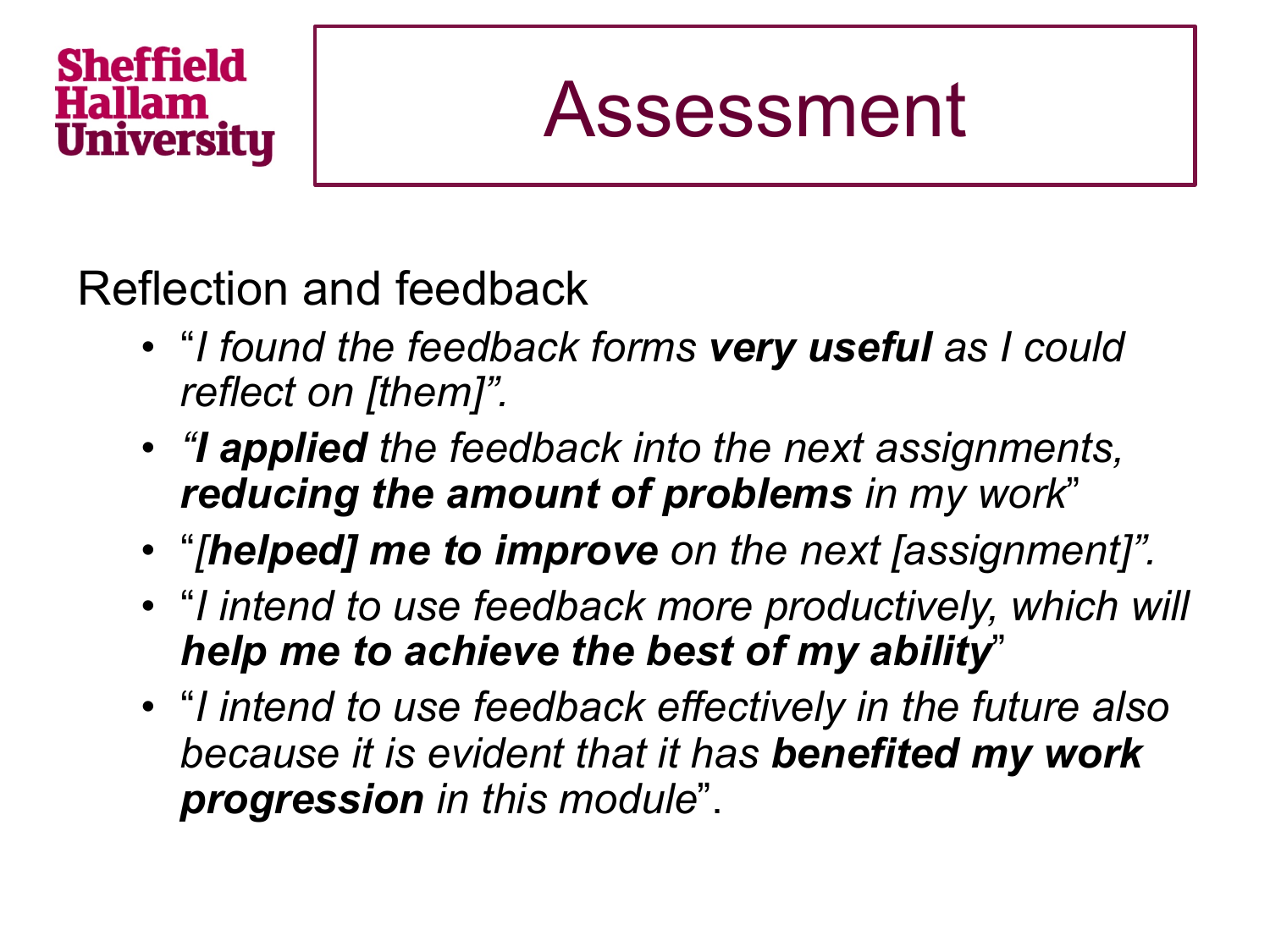

Real contexts and relevant subjects

- Basic numeracy
- Probability (including distributions)
- Statistics
- Financial mathematics
- Mathematical modelling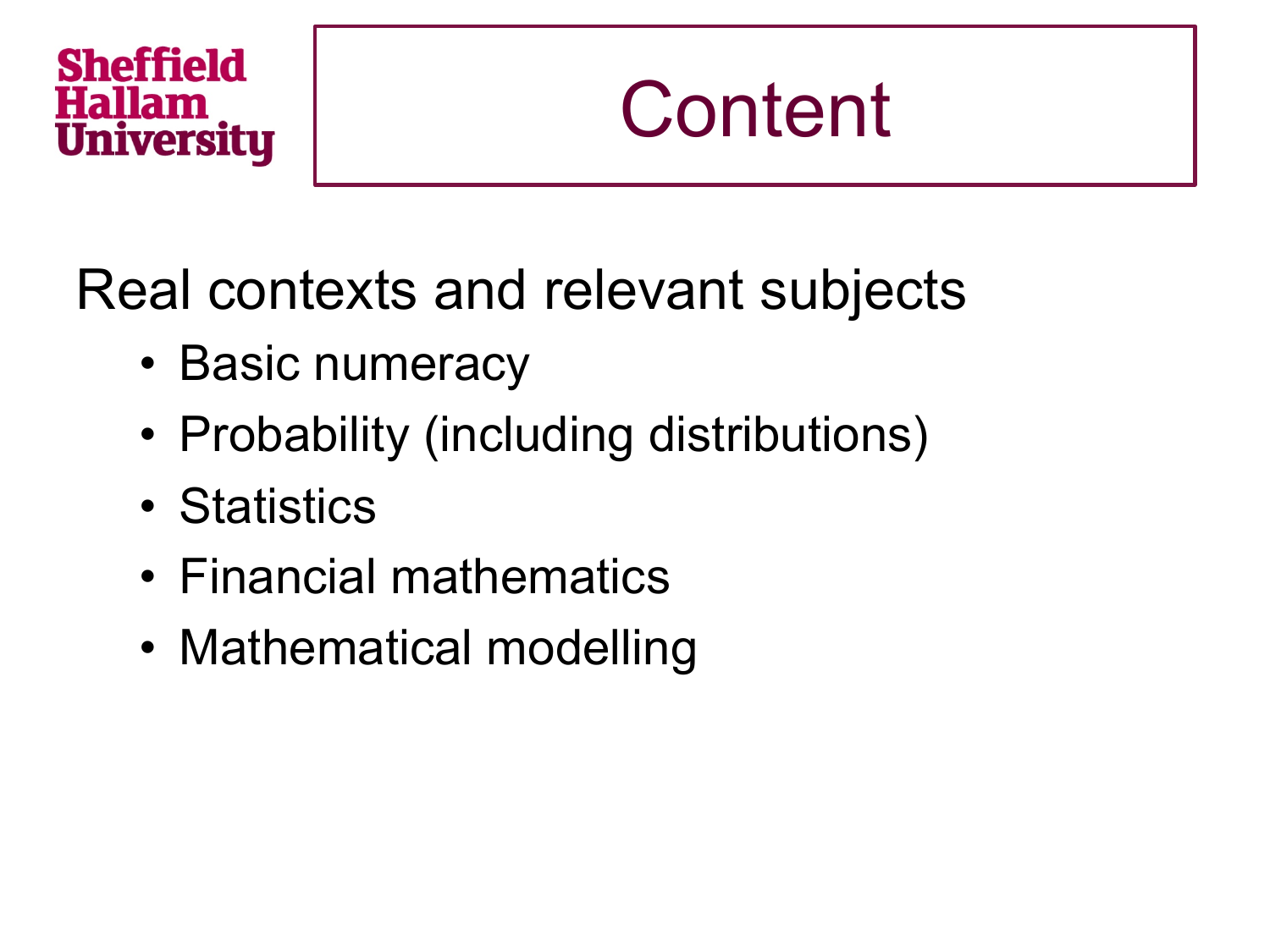### Excel skills

**Employability** 

- •*"Being able to use excel can be an advantage for me compared to someone who has less knowledge around it*"
- •*"Could put me at an advantage against other applicants*"

• "*I feel that I have been able to take a lot from [the module] which could really benefit me in the future when applying for jobs or when actually working in my placement with data*"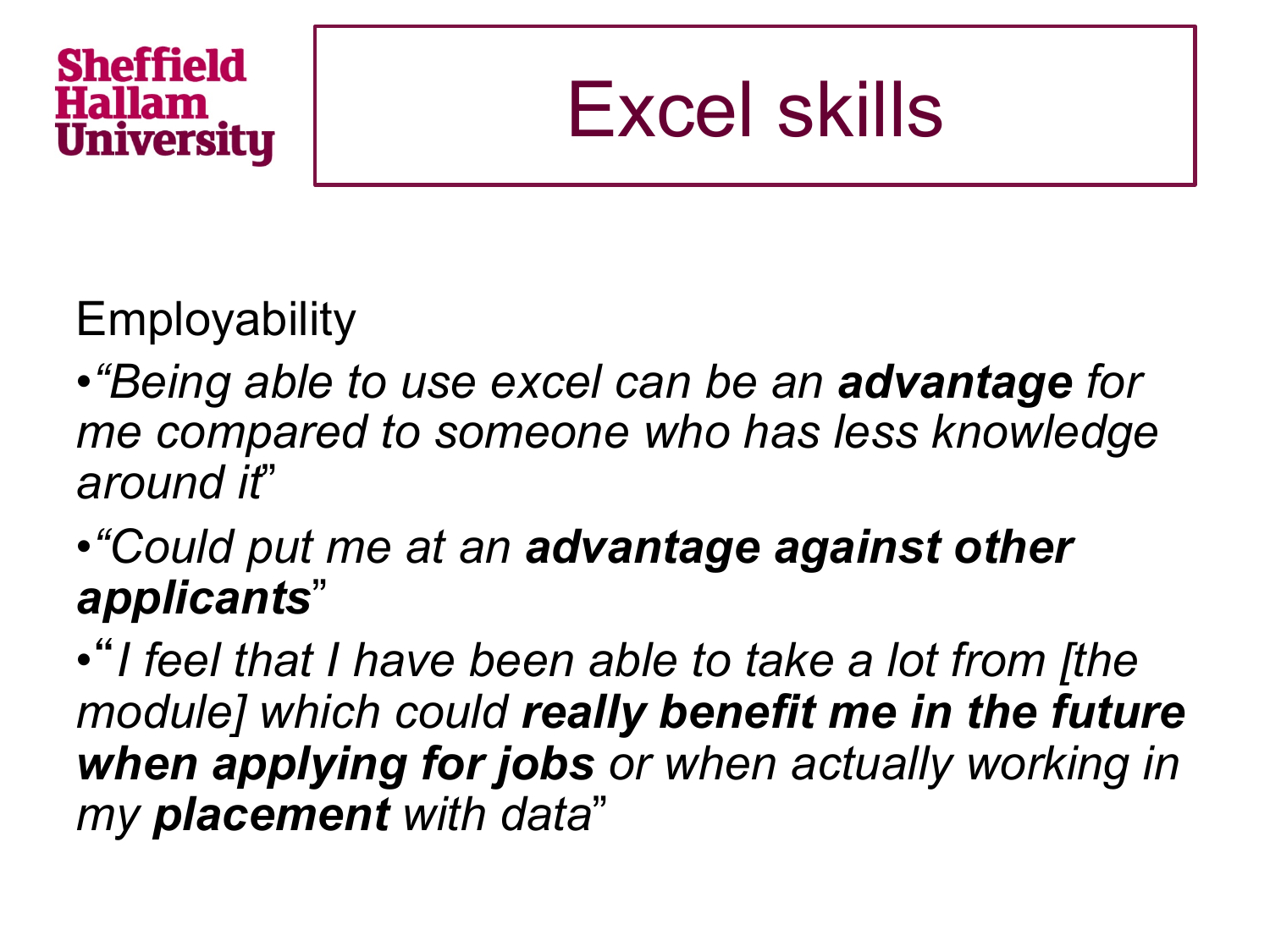### Excel skills

- Calculations
- Built in functions
- Solver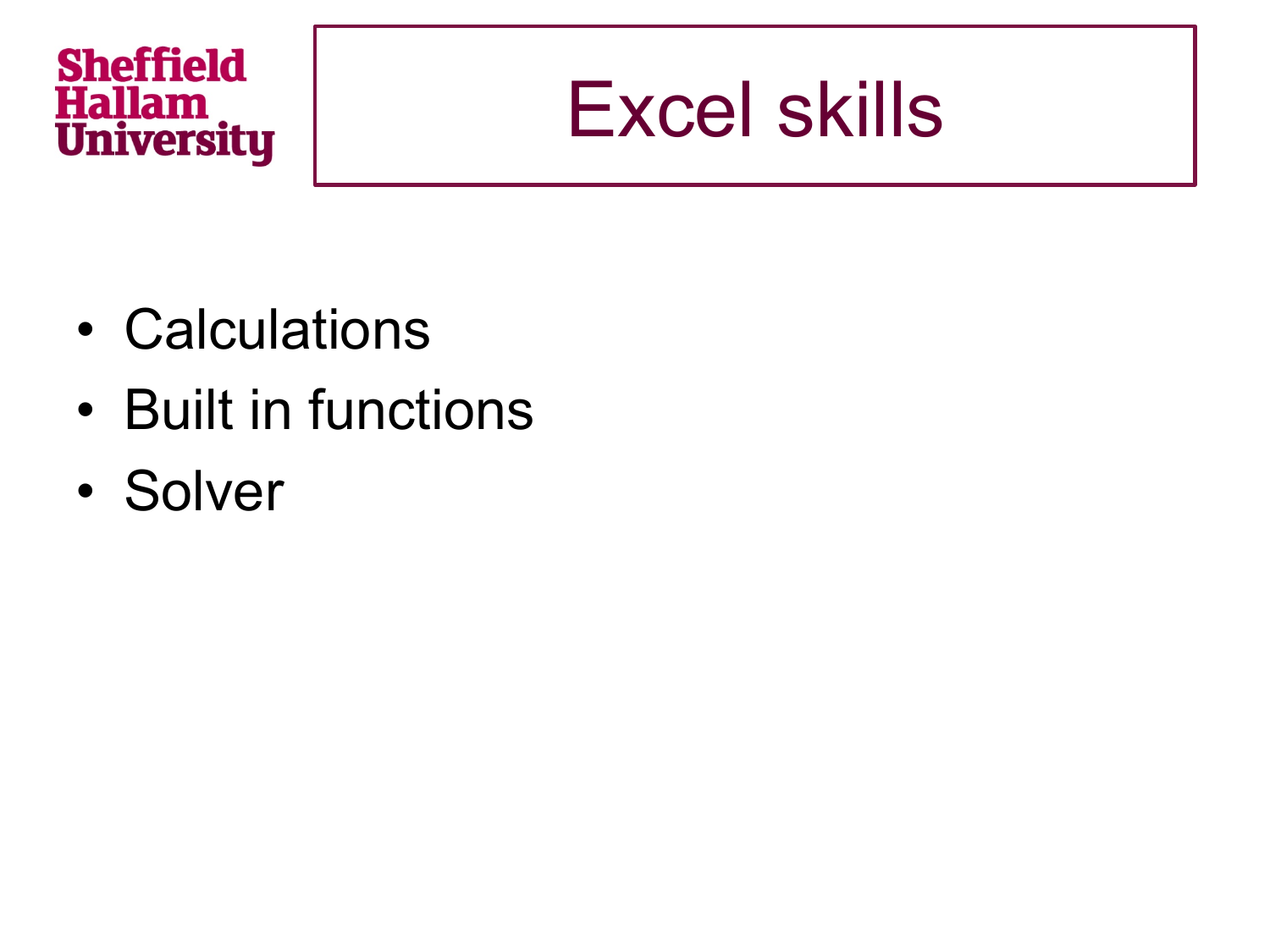

*You invest £500 in a savings account with a compound interest rate of 3% pa. Given that the interest rate is fixed, how long will it take for the amount in the bank account to double?*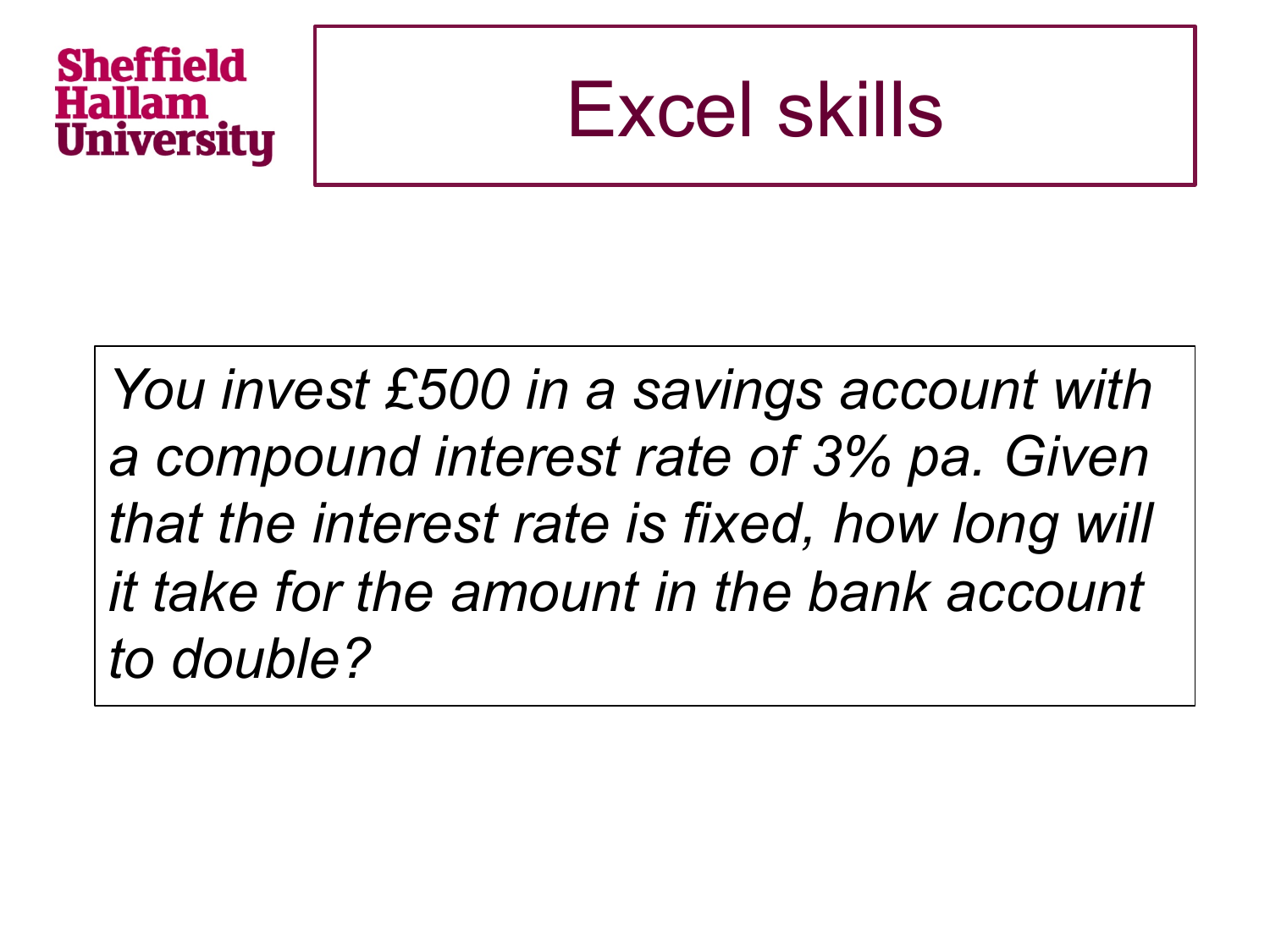### Presentation



1 excel file for portfolio

Good use of colour

- "*I liked how presentation was a large part of the module*"
- "*Not many courses/ modules emphasise this*"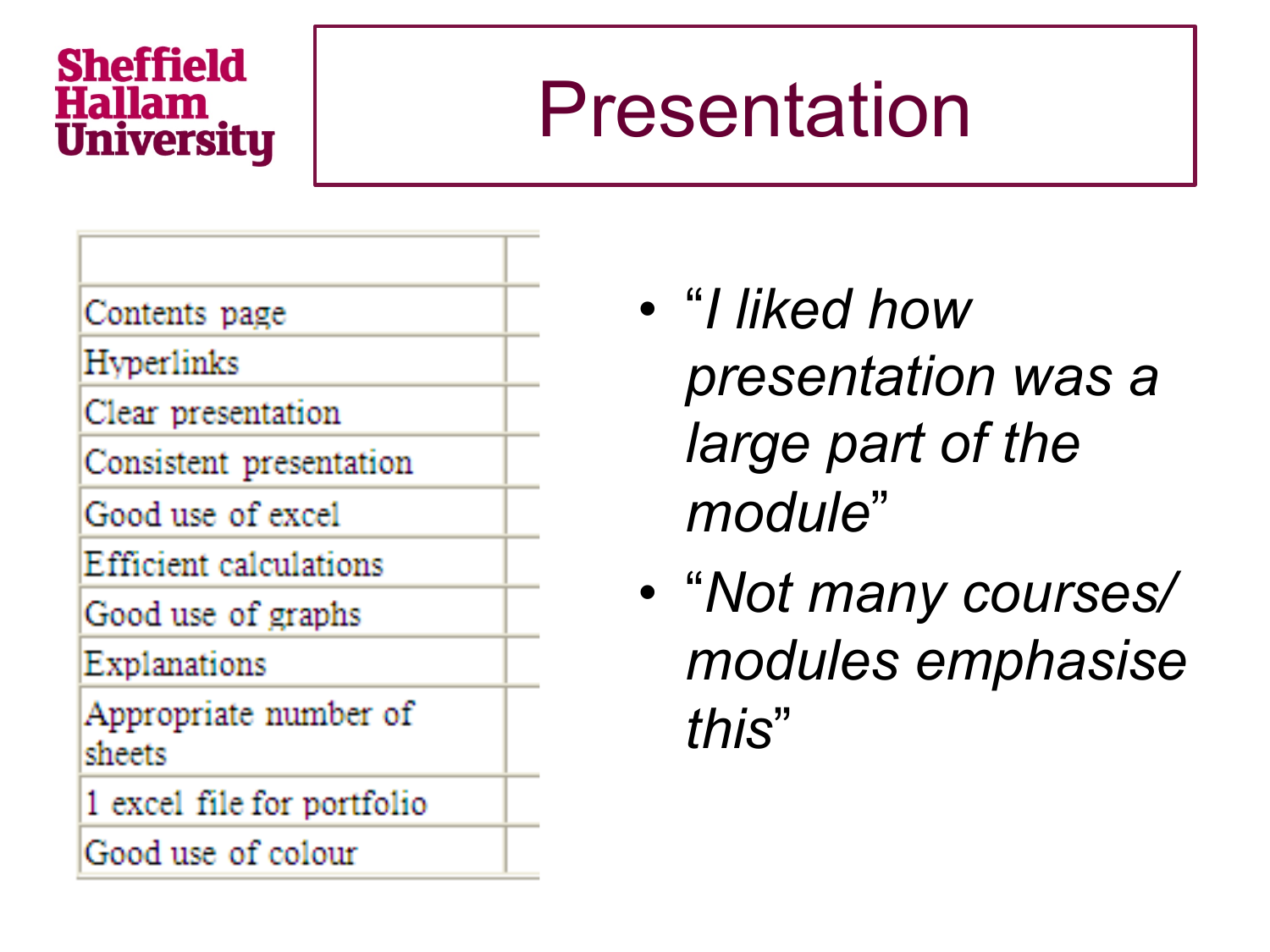### Formulae and excel

#### *You start a job earning £20,000 per year with a guaranteed 2% pay rise each year. How much will you be earning in 6 years time?*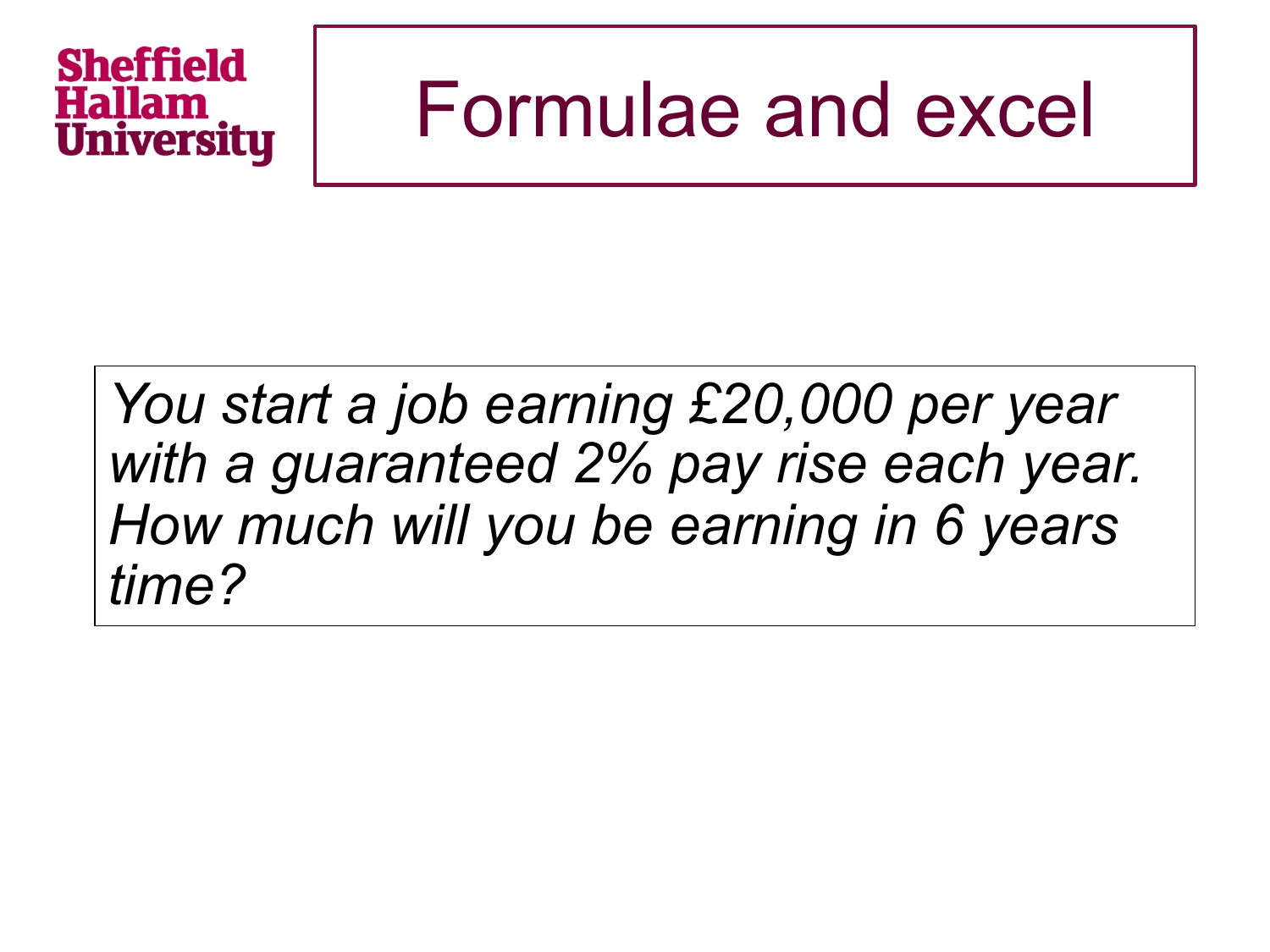### Different audiences

- Savings account research task
- Explanation of models
- Commodities research task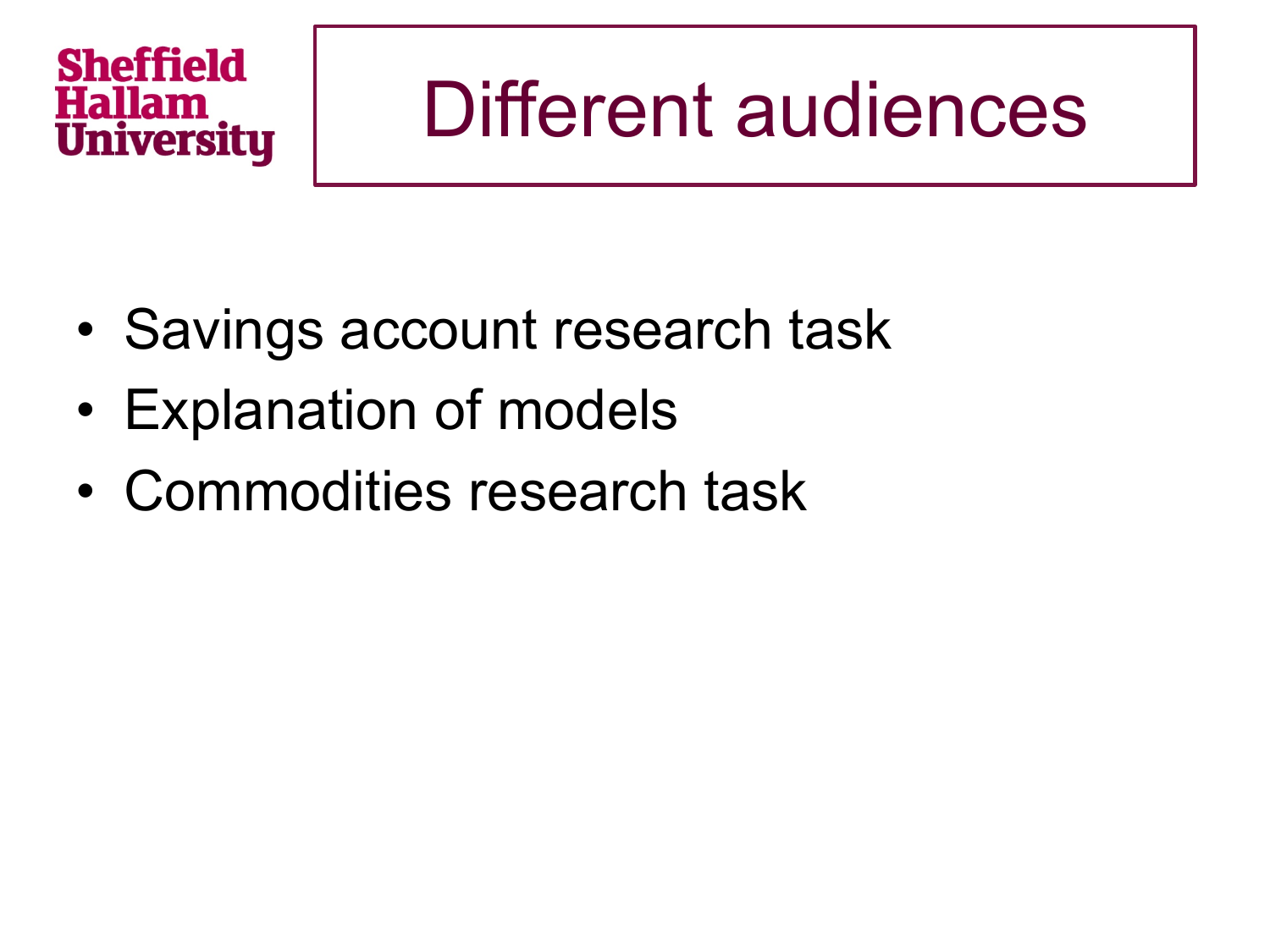### Time management

- "…*taught me valuable skills that no doubt will have an impact in later life such as time management*"
- "*The main skills that learnt from working on the Information Analysis assignments this year [were] time keeping and working towards a deadline*".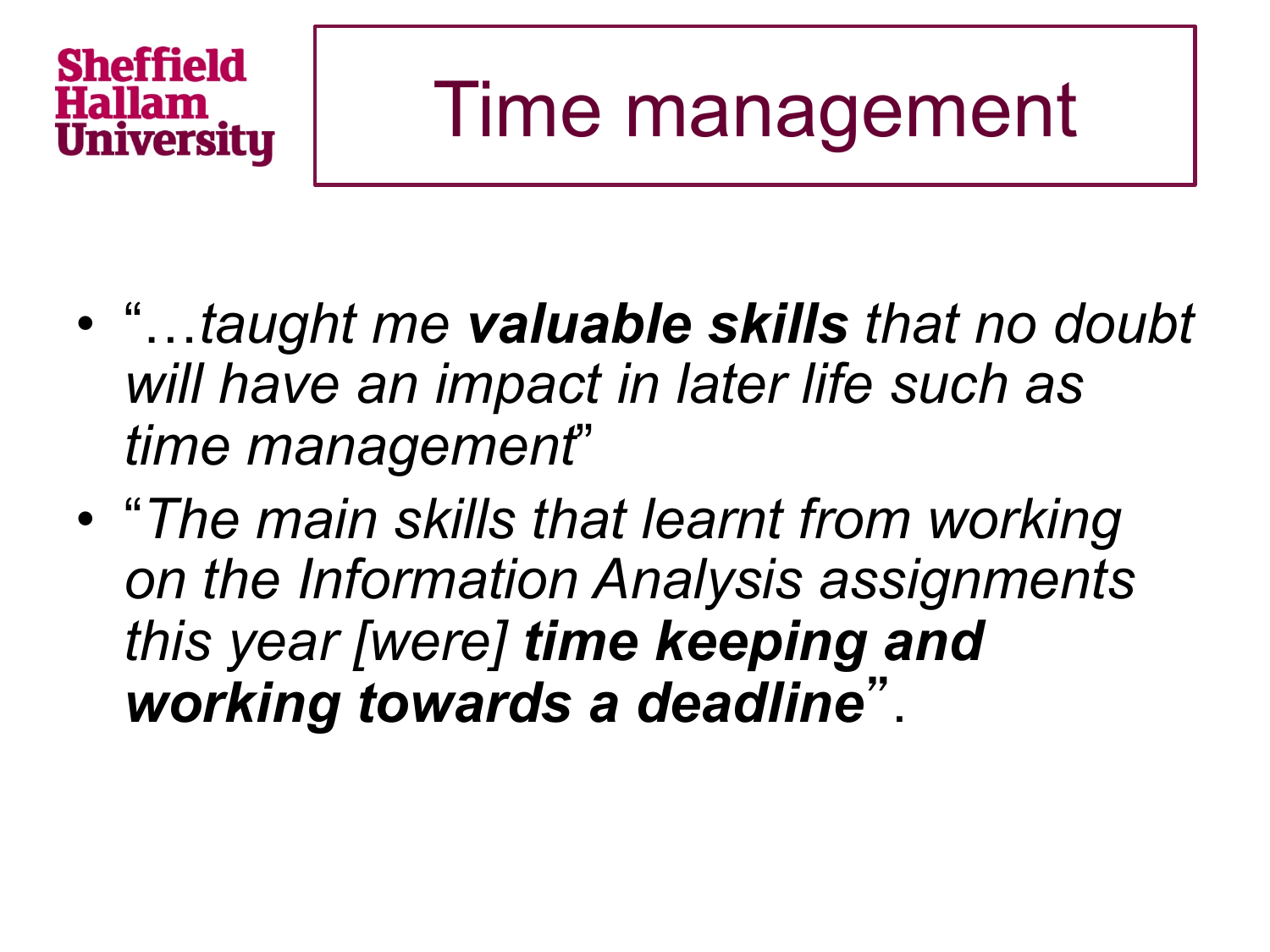### Teaching methods

- Lectures
	- Socrative "*a good way of learning and improved my understanding*"
- Computer tutorials
- Support outside teaching sessions
- Video tutorials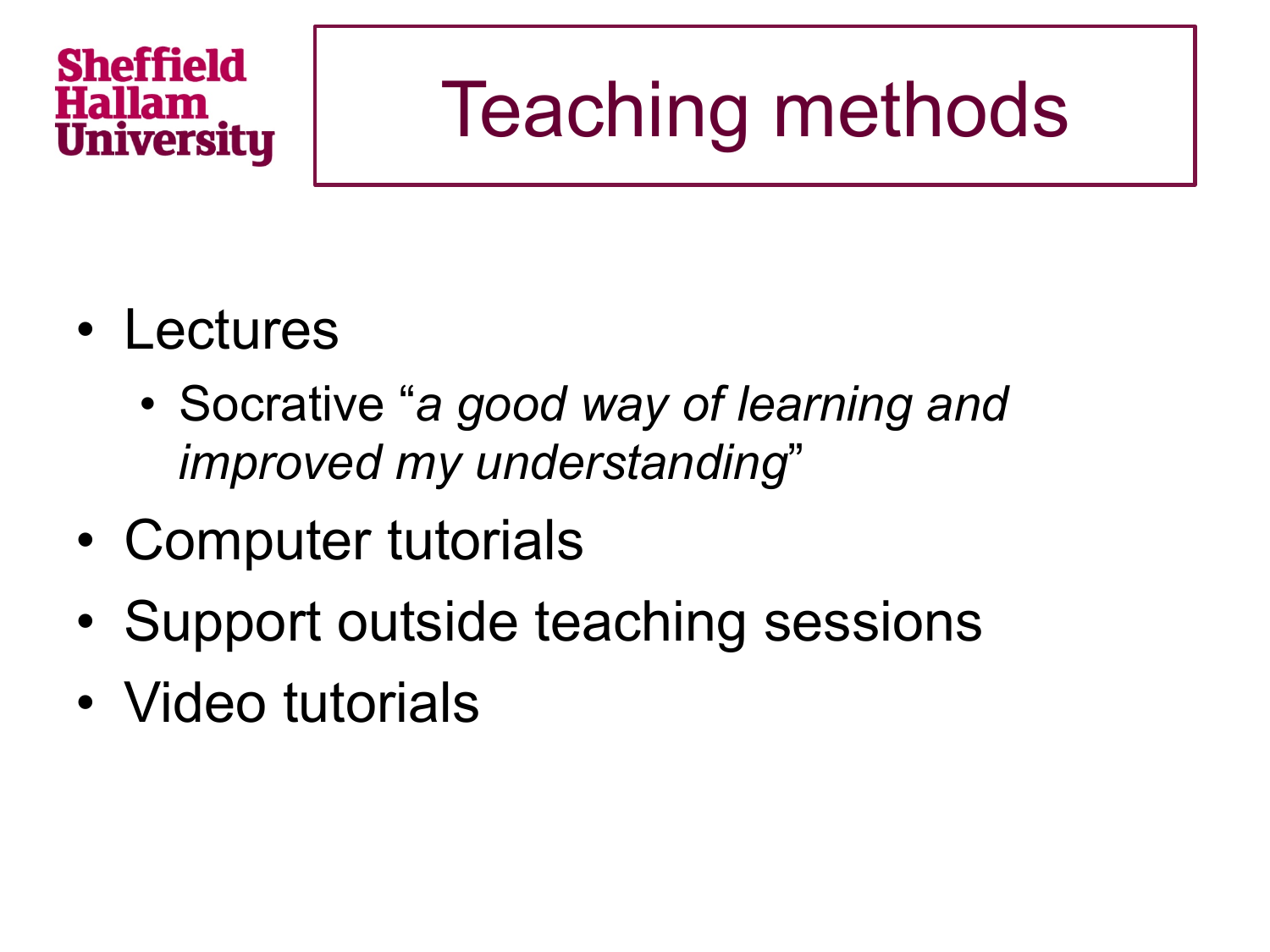# **Sheffield<br>Hallam<br>University**

### Video tutorials

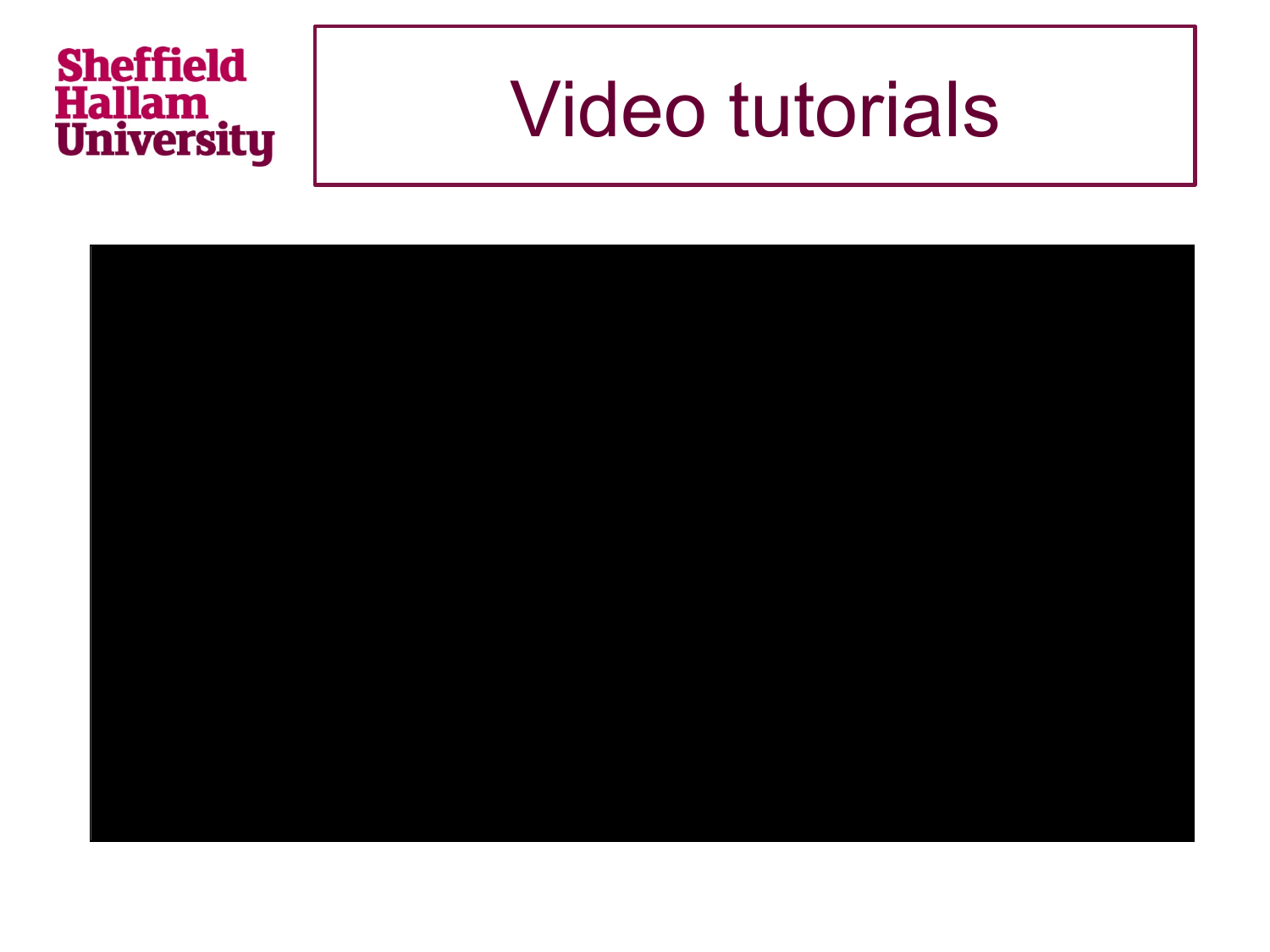### Video tutorials

- "*a very useful device in aiding learning*"
- "*really helped*"
- "*a great aid in my studies throughout the year*"
- "*incredibly beneficial in helping me to complete my assignments.*"
- "*the videos were a great help"*
- *"If there was anything I failed to understand in the lectures I would work with the videos on blackboard at my own pace and understand the content and apply it to the assignment*"
- "*allowed me to revisit my work whenever*"
- "*watching the videos refreshed my memory of what was taught earlier in the week*"
- "*helped me to understand some of the topics that I was struggling with*".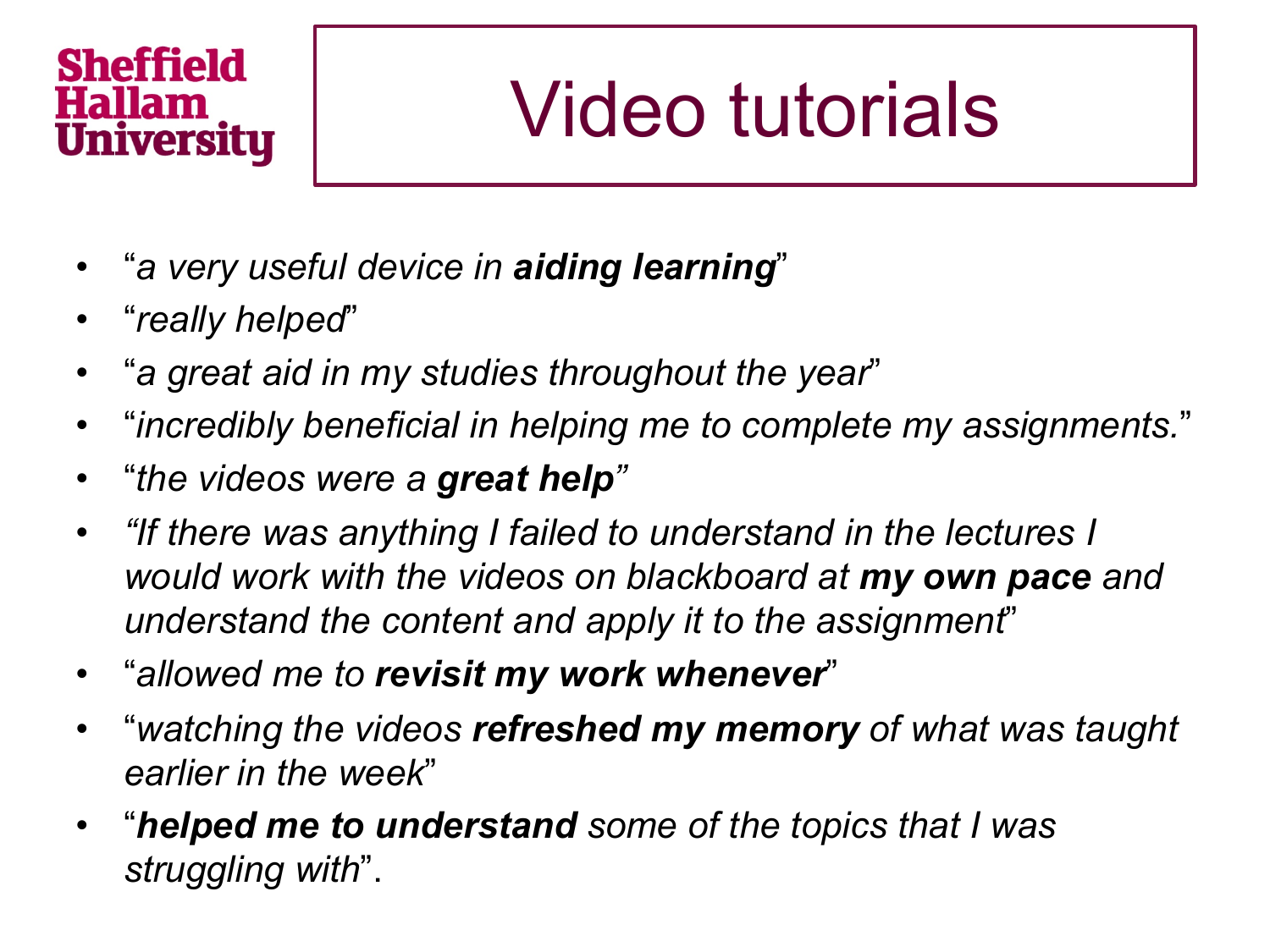# Mixed ability

- Assessment
- Start from basics
- Plenty of support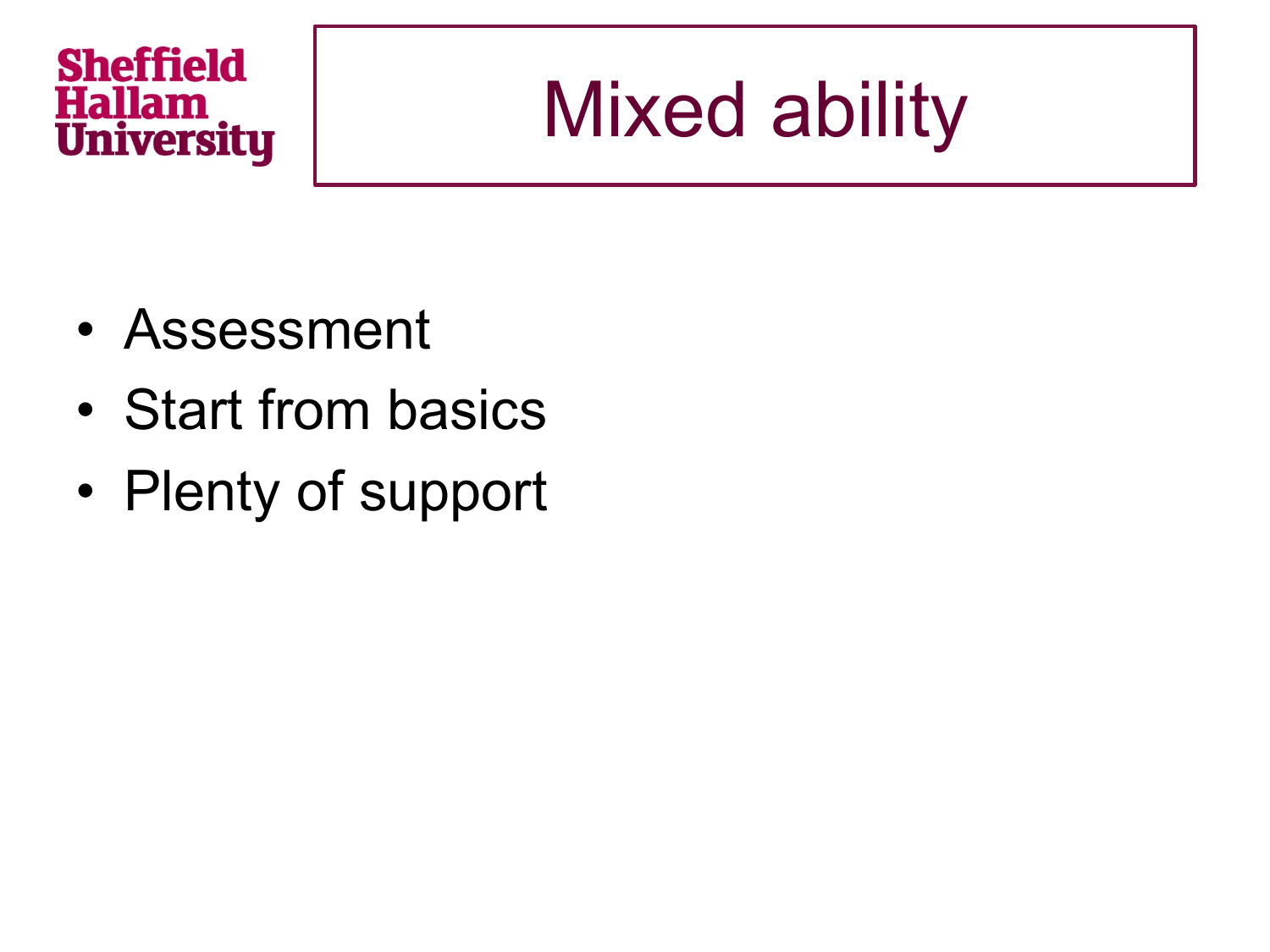## Maths anxiety

Had a negative attitude towards the module because there was maths involved

- *"really worried and nervous*"
- thought that the module would be a "*massive drawback*"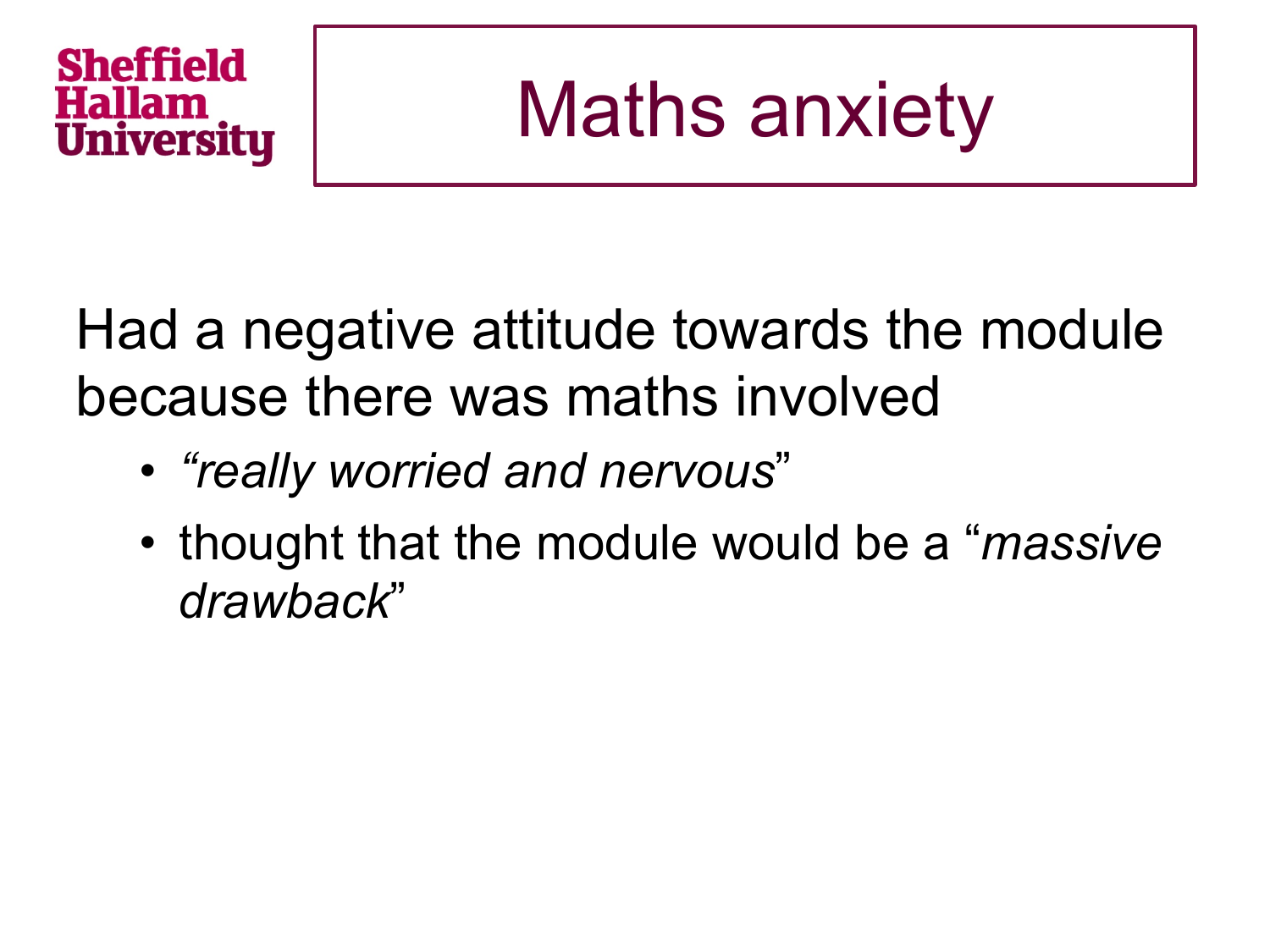# Maths anxiety

- Receiving their **first assignment mark** was "*incredibly overwhelming and confidence/ motivation boosting*"
- "*Feedback was one of the things that help me personally grow in confidence in [the] module*".
- "My opinion of the module *changed as I soon learned that the resources I had available were of great benefit allowing me to be able to go on and get the [work] completed at the correct pace".*